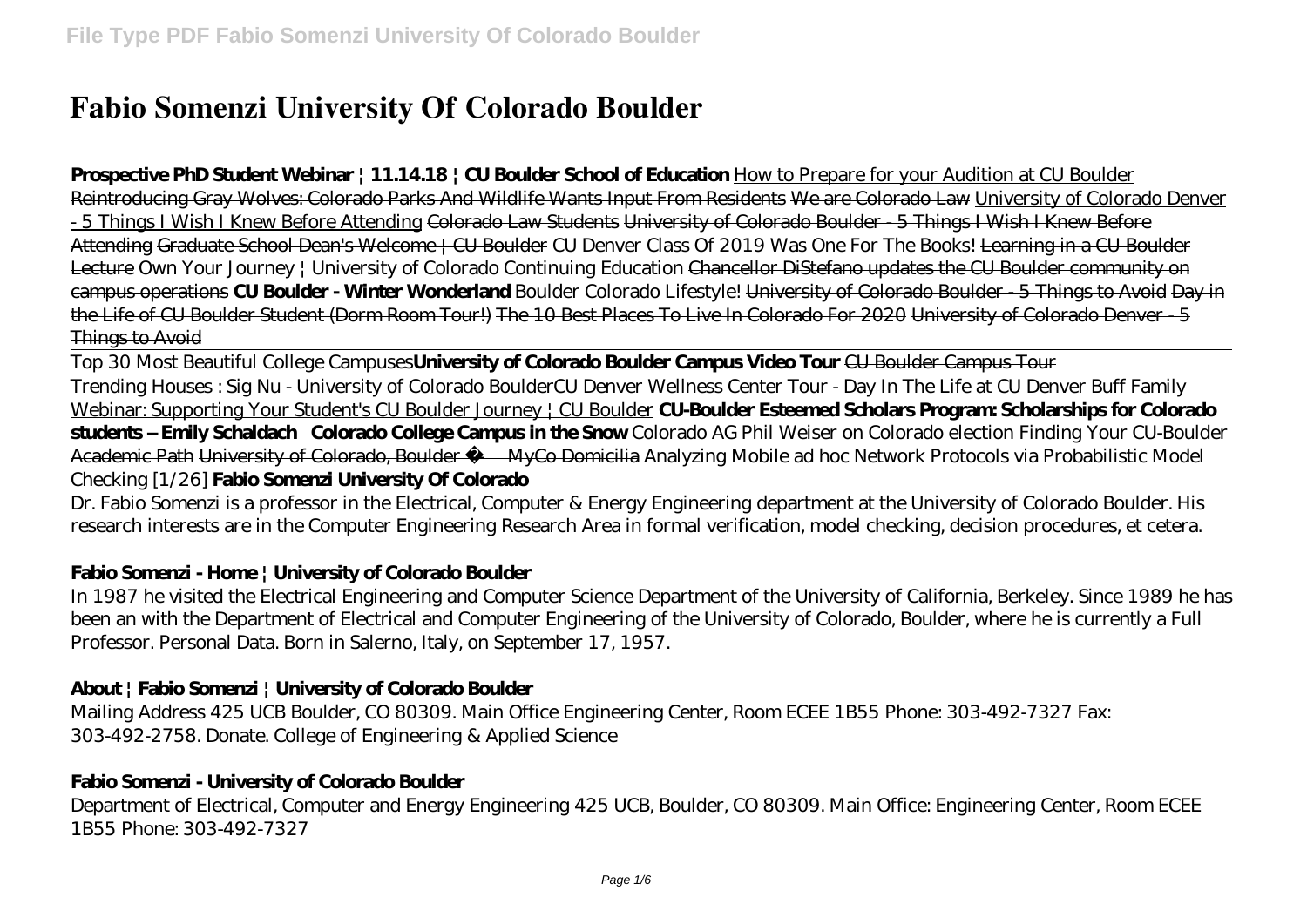#### **Fabio Somenzi | Computer Engineering Research Area ...**

Office: Engineering Center, ECOT 348 Phone: (303) 492-3466 Fax: (303) 492-2758 E-mail: fabio@colorado.edu

## **Publications | Fabio Somenzi | University of Colorado Boulder**

Prof. Somenzi's research is concerned with the design and verification of digital systems. Deciding whether an artifact satisfies a specification is computationally hard. Yet, it is vital, given society's reliance on electronic systems. Model checking is an algorithmic approach to verification.

## **Research | Fabio Somenzi | University of Colorado Boulder**

In 1987 he visited the Electrical Engineering and Computer Science Department of the University of Califor- nia, Berkeley. Since 1989 he has been an with the Department of Electrical and Computer Engineering of the University of Colorado, Boulder, where he is currently a Full Professor. Personal Data: born in Salerno, Italy, on September 17, 1957.

#### **Fabio Somenzi - University of Colorado Boulder**

Prof. Somenzi's research is concerned with the design and verification of digital and cyberphysical systems. Deciding whether an artifact satisfies a specification is computationally hard. Yet, it is vital, given society's reliance on electronic systems. Model checking is an algorithmic approach to verification.

#### **Somenzi, Fabio | CU Experts | CU Boulder**

In 1987 he visited the Electrical Engineering and Computer Science Department of the University of California, Berkeley. Since 1989 he has been with the Department of Electrical and Com- puter Engineering of the University of Colorado, Boulder, where he is currently a Full Professor. Personal Data: U.S. Citizen.

#### **Fabio Somenzi - University of Colorado Boulder**

fabio-somenzi-university-of-colorado-boulder 3/14 Downloaded from datacenterdynamics.com.br on October 26, 2020 by guest together with 2 invited papers were carefully selected from 72 submissions. In addition there are 2 reports on the 2004 SAT Solver Competition and the 2004 QBF Solver Evaluation. The whole spectrum of research in propositional and quantified

#### **Fabio Somenzi University Of Colorado Boulder ...**

University of Colorado ... Fabio Somenzi. Professor • Associate Chair for Faculty Affairs. Computer Engineering. Fabio@colorado.edu. (303) 492-3466. Homepage. Current Vita. CU Experts Profile. Office: ECOT 348. Research | Fabio Somenzi | University of Colorado Boulder Fabio Somenzi Algorithms are presented for finite state machine (FSM) verification and image

#### **Fabio Somenzi University Of Colorado Boulder**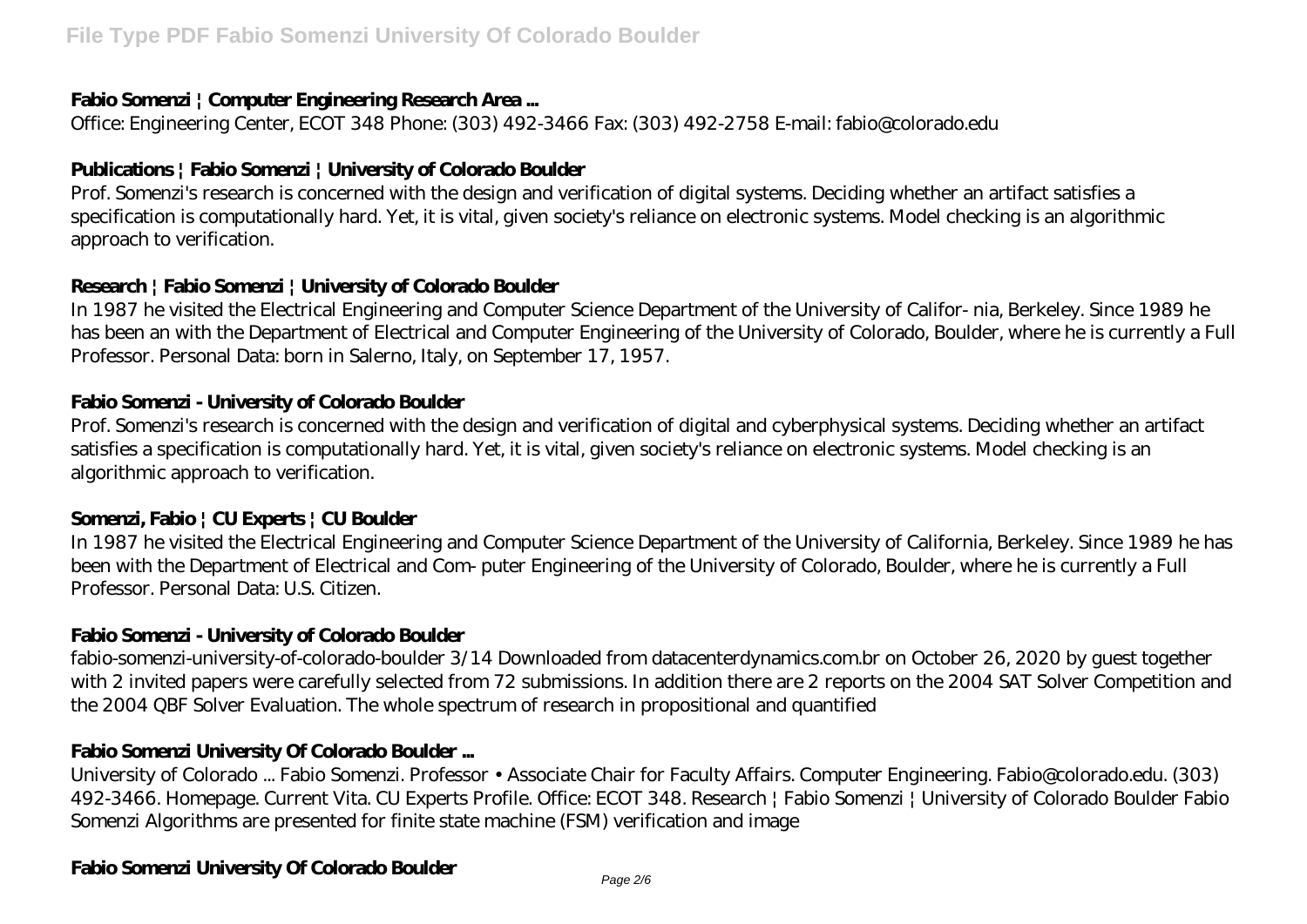Fabio Somenzi Department of Electrical and Computer Engineering University of Colorado at Boulder Fabio@Colorado.EDU

## **CUDD: CU Decision Diagram Package Release 2.4.1**

Research | Fabio Somenzi | University of Colorado Boulder Office: Engineering Center, ECOT 348 Phone: (303) 492-3466 Fax: (303) 492-2758 E-mail: fabio@colorado.edu R. I. Bahar | Fabio Somenzi | University of Colorado Boulder Fabio Somenzi's 251 research works with 8,648 citations and 2,466 reads, including: Good-for-MDPs

## **Fabio Somenzi University Of Colorado Boulder**

Fabio Somenzi's 252 research works with 8,753 citations and 2,720 reads, including: Good-for-MDPs Automata for Probabilistic Analysis and Reinforcement Learning

## **Fabio Somenzi's research works | University of Colorado ...**

Fabio Somenzi is a professor in the Elec/Comp/Energy Engineering department at University of Colorado - Boulder - see what their students are saying about them or leave a rating yourself.

## **Fabio Somenzi at University of Colorado - Boulder ...**

research in any way. among them is this fabio somenzi university of colorado boulder that can be your partner. For other formatting issues, we've covered everything you need to convert ebooks. Fabio Somenzi University Of Colorado Dr. Fabio Somenzi is a professor in the Electrical, Computer & Energy Engineering department at

## **Fabio Somenzi University Of Colorado Boulder**

Fabio Somenzi. Search for Fabio Somenzi's work. Search Search. Home Fabio Somenzi. Fabio Somenzi. Skip slideshow. Most frequent co-Author ...

#### **Fabio Somenzi - Home**

He is currently pursuing the Ph.D degree from the Department of Electrical and Computer Engineering at the University of Colorado at Boulder. His research interests include formal methods in computer-aided-design and model checking. He is currently working on algorithmic improvements to inductive model checkers.

**Prospective PhD Student Webinar | 11.14.18 | CU Boulder School of Education** How to Prepare for your Audition at CU Boulder Reintroducing Gray Wolves: Colorado Parks And Wildlife Wants Input From Residents We are Colorado Law University of Colorado Denver - 5 Things I Wish I Knew Before Attending <del>Colorado Law Students University of Colorado Boulder - 5 Things I Wish I Knew Before</del>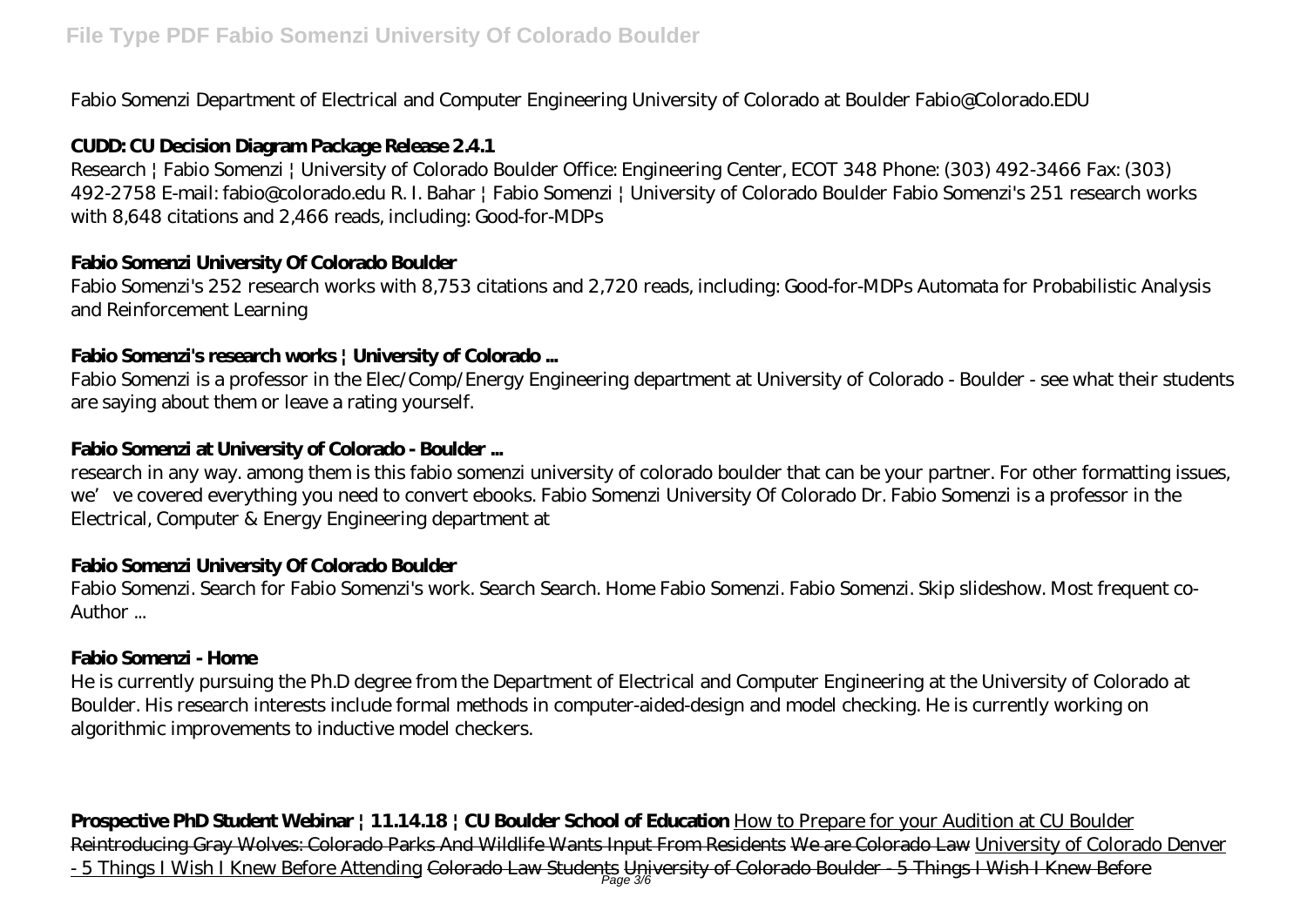Attending Graduate School Dean's Welcome | CU Boulder *CU Denver Class Of 2019 Was One For The Books!* Learning in a CU-Boulder Lecture Own Your Journey | University of Colorado Continuing Education Chancellor DiStefano updates the CU Boulder community on campus operations **CU Boulder - Winter Wonderland** Boulder Colorado Lifestyle! University of Colorado Boulder - 5 Things to Avoid Day in the Life of CU Boulder Student (Dorm Room Tour!) The 10 Best Places To Live In Colorado For 2020 University of Colorado Denver - 5 Things to Avoid

Top 30 Most Beautiful College Campuses**University of Colorado Boulder Campus Video Tour** CU Boulder Campus Tour

Trending Houses : Sig Nu - University of Colorado Boulder*CU Denver Wellness Center Tour - Day In The Life at CU Denver* Buff Family Webinar: Supporting Your Student's CU Boulder Journey | CU Boulder **CU-Boulder Esteemed Scholars Program: Scholarships for Colorado students – Emily Schaldach Colorado College Campus in the Snow** *Colorado AG Phil Weiser on Colorado election* Finding Your CU-Boulder Academic Path University of Colorado, Boulder — MyCo Domicilia Analyzing Mobile ad hoc Network Protocols via Probabilistic Model Checking [1/26] **Fabio Somenzi University Of Colorado**

Dr. Fabio Somenzi is a professor in the Electrical, Computer & Energy Engineering department at the University of Colorado Boulder. His research interests are in the Computer Engineering Research Area in formal verification, model checking, decision procedures, et cetera.

## **Fabio Somenzi - Home | University of Colorado Boulder**

In 1987 he visited the Electrical Engineering and Computer Science Department of the University of California, Berkeley. Since 1989 he has been an with the Department of Electrical and Computer Engineering of the University of Colorado, Boulder, where he is currently a Full Professor. Personal Data. Born in Salerno, Italy, on September 17, 1957.

#### **About | Fabio Somenzi | University of Colorado Boulder**

Mailing Address 425 UCB Boulder, CO 80309. Main Office Engineering Center, Room ECEE 1B55 Phone: 303-492-7327 Fax: 303-492-2758. Donate. College of Engineering & Applied Science

#### **Fabio Somenzi - University of Colorado Boulder**

Department of Electrical, Computer and Energy Engineering 425 UCB, Boulder, CO 80309. Main Office: Engineering Center, Room ECEE 1B55 Phone: 303-492-7327

#### **Fabio Somenzi | Computer Engineering Research Area ...**

Office: Engineering Center, ECOT 348 Phone: (303) 492-3466 Fax: (303) 492-2758 E-mail: fabio@colorado.edu

## **Publications | Fabio Somenzi | University of Colorado Boulder**

Prof. Somenzi's research is concerned with the design and verification of digital systems. Deciding whether an artifact satisfies a specification is computationally hard. Yet, it is vital, given society's reliance on electronic systems. Model checking is an algorithmic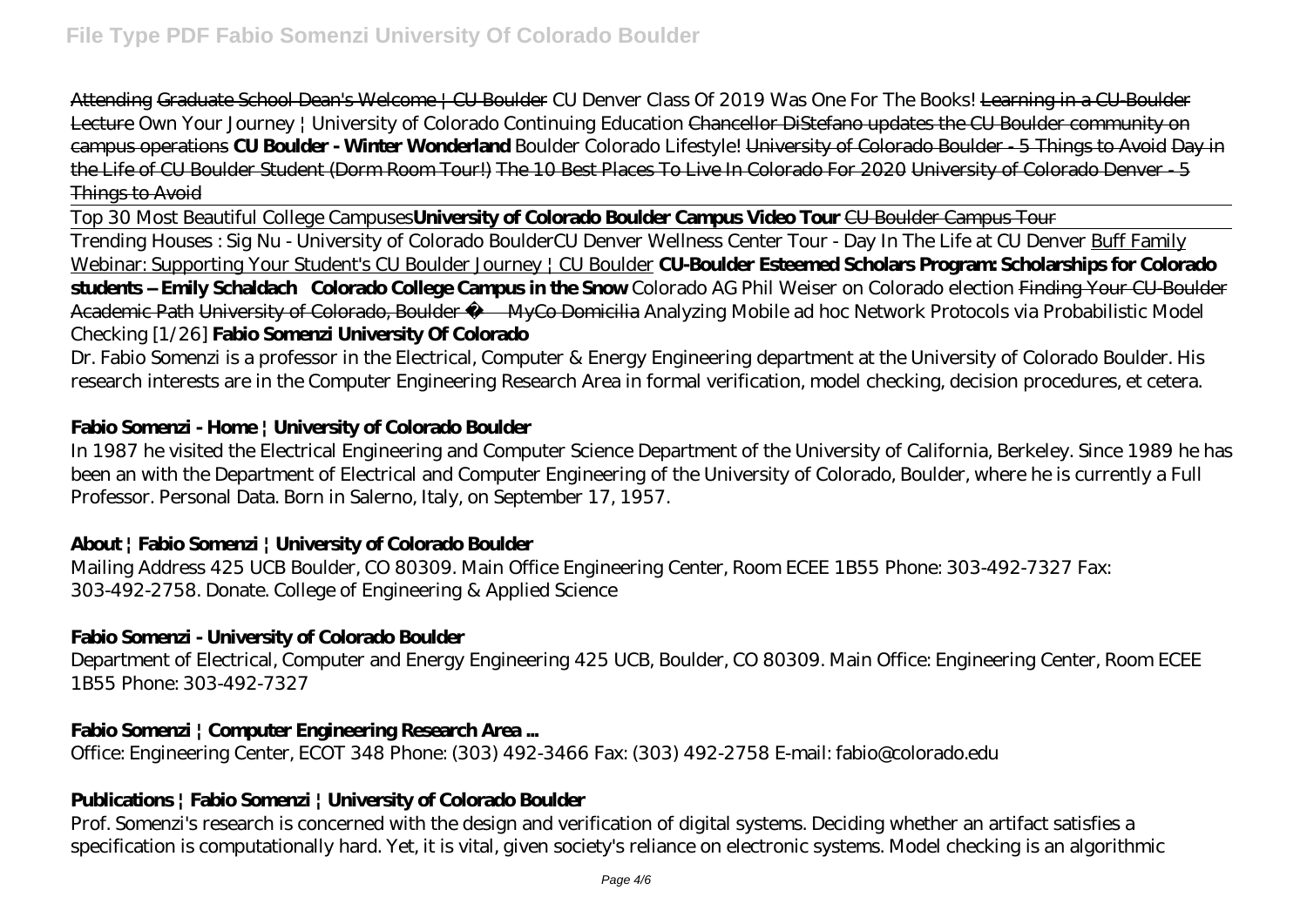approach to verification.

# **Research | Fabio Somenzi | University of Colorado Boulder**

In 1987 he visited the Electrical Engineering and Computer Science Department of the University of Califor- nia, Berkeley. Since 1989 he has been an with the Department of Electrical and Computer Engineering of the University of Colorado, Boulder, where he is currently a Full Professor. Personal Data: born in Salerno, Italy, on September 17, 1957.

## **Fabio Somenzi - University of Colorado Boulder**

Prof. Somenzi's research is concerned with the design and verification of digital and cyberphysical systems. Deciding whether an artifact satisfies a specification is computationally hard. Yet, it is vital, given society's reliance on electronic systems. Model checking is an algorithmic approach to verification.

# **Somenzi, Fabio | CU Experts | CU Boulder**

In 1987 he visited the Electrical Engineering and Computer Science Department of the University of California, Berkeley. Since 1989 he has been with the Department of Electrical and Com- puter Engineering of the University of Colorado, Boulder, where he is currently a Full Professor. Personal Data: U.S. Citizen.

# **Fabio Somenzi - University of Colorado Boulder**

fabio-somenzi-university-of-colorado-boulder 3/14 Downloaded from datacenterdynamics.com.br on October 26, 2020 by guest together with 2 invited papers were carefully selected from 72 submissions. In addition there are 2 reports on the 2004 SAT Solver Competition and the 2004 QBF Solver Evaluation. The whole spectrum of research in propositional and quantified

# **Fabio Somenzi University Of Colorado Boulder ...**

University of Colorado ... Fabio Somenzi. Professor • Associate Chair for Faculty Affairs. Computer Engineering. Fabio@colorado.edu. (303) 492-3466. Homepage. Current Vita. CU Experts Profile. Office: ECOT 348. Research | Fabio Somenzi | University of Colorado Boulder Fabio Somenzi Algorithms are presented for finite state machine (FSM) verification and image

## **Fabio Somenzi University Of Colorado Boulder**

Fabio Somenzi Department of Electrical and Computer Engineering University of Colorado at Boulder Fabio@Colorado.EDU

## **CUDD: CU Decision Diagram Package Release 2.4.1**

Research | Fabio Somenzi | University of Colorado Boulder Office: Engineering Center, ECOT 348 Phone: (303) 492-3466 Fax: (303) 492-2758 E-mail: fabio@colorado.edu R. I. Bahar | Fabio Somenzi | University of Colorado Boulder Fabio Somenzi's 251 research works with 8,648 citations and 2,466 reads, including: Good-for-MDPs  $_{\tiny{\sf Page\,5/6}}$